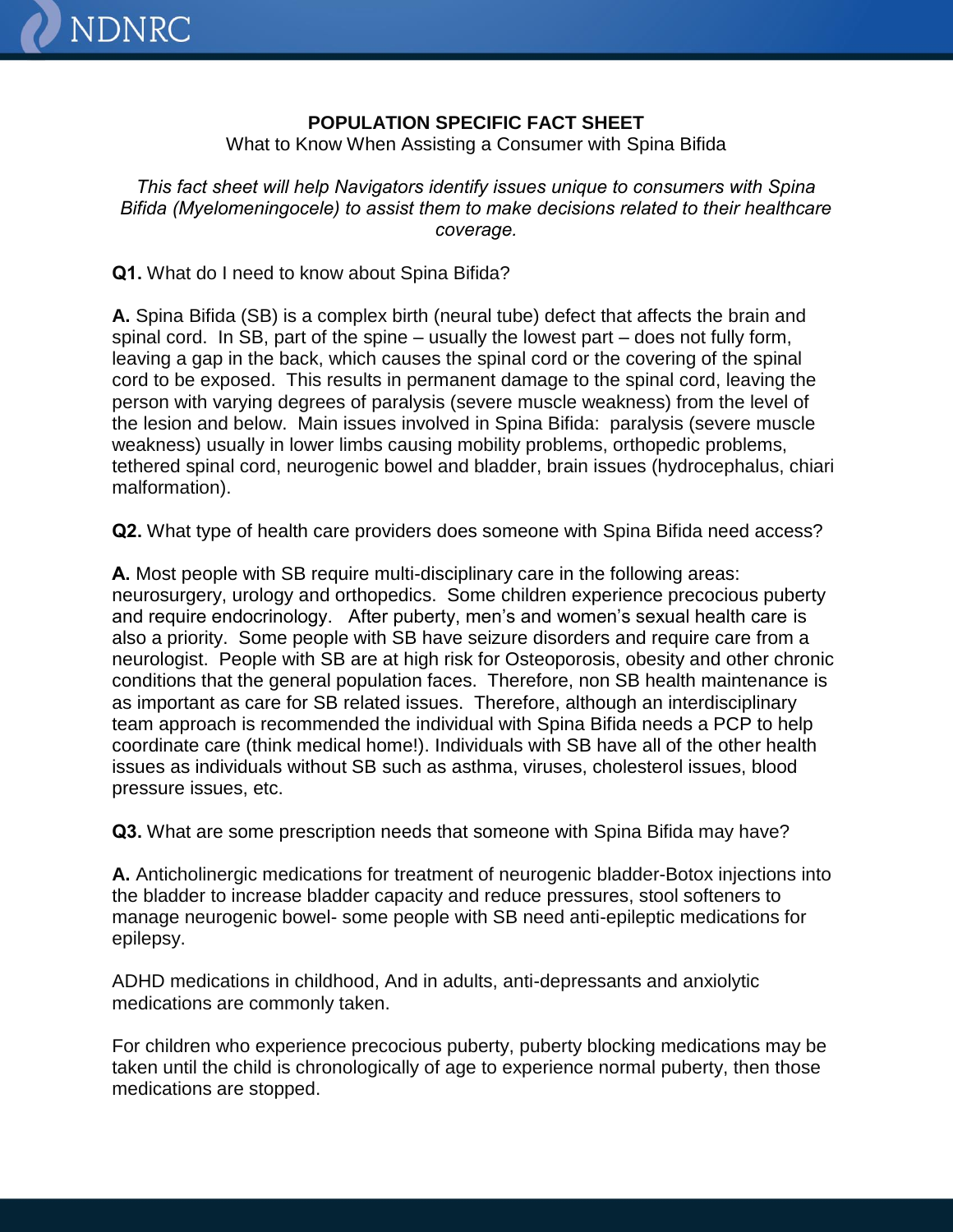

Although most adults with SB are fertile and can produce children, men may have difficulty achieving erection and orgasm due to poor sensation in the lower limbs. Therefore, they may take medications or receive other medical care for erectile dysfunction.

**Q4.** What type of therapies (for instance, physical, occupational, speech, or others) and/or devices (durable and/or disposable) could someone with SB require?

**A.** People with SB often require physical therapy (PT) or occupational therapy (OT) services, which may be covered by healthcare plans. They usually also wear braces on their legs (Ankle Foot Orthosis or AFO's or Knee Ankle Foot Orthosis or KAFO's).

The young individual with SB may require neuropsychology assessments periodically. (Usually at transitions->to kindergarten ->to Middle school- >to high school). A common result of hydrocephalus is learning differences/disabilities and understanding the results of the testing can help guide educational strategies. If the student is fortunate enough to attend college the learning disability needs to be documented (within 3 years). Many health plans pay for the initial diagnostic assessment only. These can cost between \$1,200-\$2,000.

The ongoing therapies and devices are complex and vary across the lifespan. They are detailed in the information sheet *SB and the Spine* available here: <http://spinabifidaassociation.org/infosheets/sb-and-the-spine/>.

**Q5.** What other services and supports, which are not generally medically arranged therapies and devices, are typically required by persons with SB? Are these arranged and financed in some private health insurance plans or in some Medicaid programs?

**A.** Because of poor sensation and lower limb paralysis, they are at high risk for skin breakdown and need to assess their skin each day for areas of redness or changes in appearance or temperature. They need to avoid the following: prolonged rubbing, pressure, friction, shearing, wetness, burns and blistering, poorly fitting clothes, sitting too long or sitting too long in one position.

The following is a list of needed items that are usually covered under insurance plans: continence supplies, catheters, absorbent undergarments, cecostomy irrigation bags, wheelchairs, tire replacements, portable ramps, protective seating to help reduce pressure ulcers, shower chair. Wheelchairs are usually covered for replacement every 3 years in a growing child. Once they are fully grown they don't qualify for a new wheelchair without good reason (old one cannot be repaired) and insurance will only cover maintenance and repairs on the old chair.

Neuropsych and urology assessments are also required and usually covered under insurance plans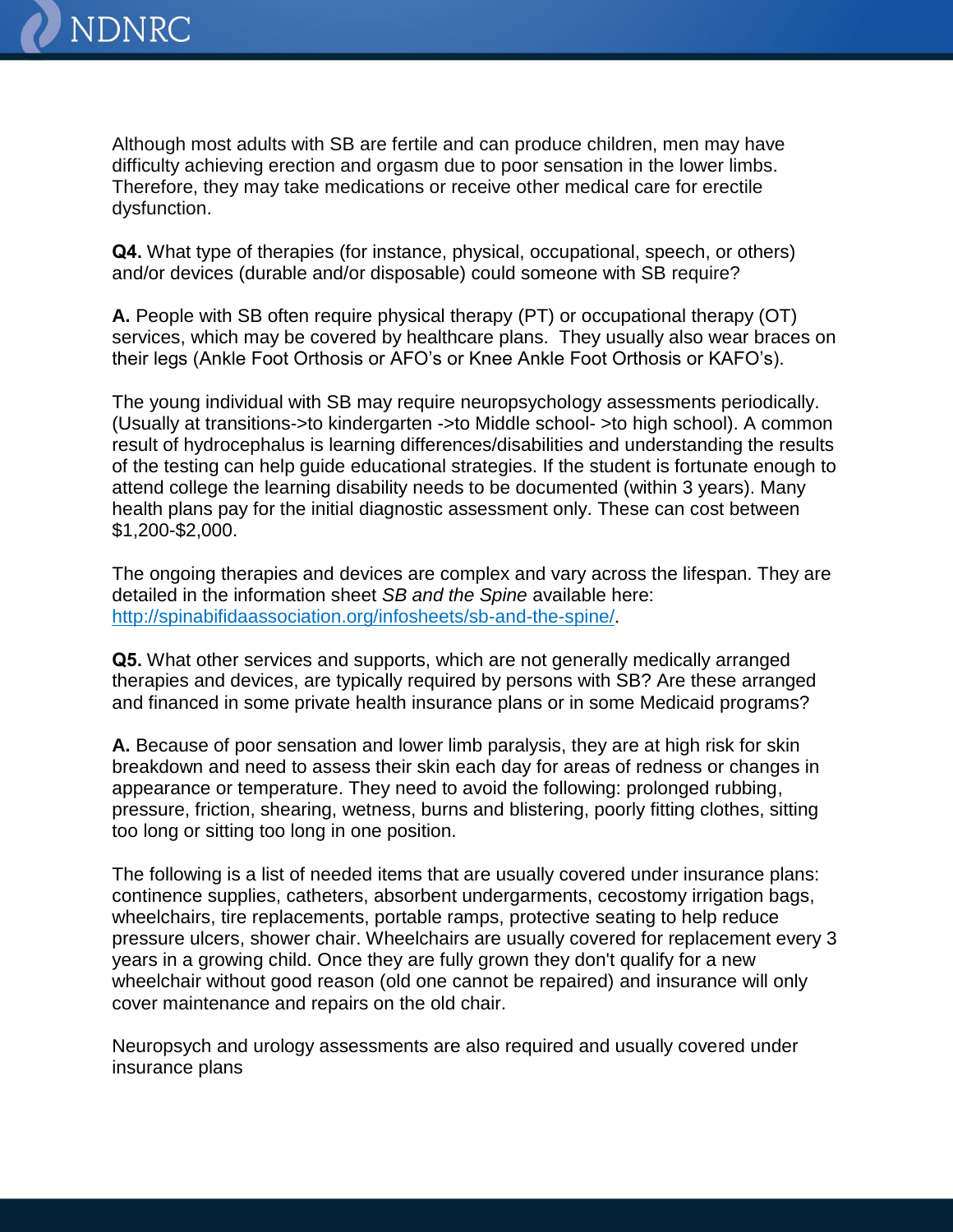

The ongoing therapies and devices are complex and vary across the lifespan. They are detailed in the information sheet *SB and the Spine* available here: <http://spinabifidaassociation.org/infosheets/sb-and-the-spine/>.

**Q6.** Are there any other unique medical needs that someone with SB should consider when evaluating a health plan?

**A.** People with SB require a health plan that allows them to receive multi professional care on a regular basis throughout life. Many people with SB have Medicaid and/or Medicare and receive Social Security Disability benefits.

Although many will work, they will require numerous surgeries (orthopedic, urologic, neurosurgical) beginning at birth and throughout life. They will also require durable medical equipment, catheters, and are at very high risk for having allergic reactions to products that contain latex; so they should not be exposed to latex in the home, school, work or medical environment.

In addition to surgeries, there are procedures to assess renal function (uro dynamics, renal ultrasounds, possible deflux injections) which may be needed, along with equipment such as c-pap and bi-pap, and diagnostics such as MRI's (when shunt function is in question).

**Q7.** What types of accommodations I should consider when I'm planning to meet with someone with Spina Bifida?

**A.** Most people with SB will need "space" accommodations. They will ambulate with walker or crutches, or use a manual or motorized wheelchair. Some people will have a service dog. They will need rooms that have wider doorways that accommodate large wheelchairs and bathrooms that meet ADA standards.

Although people with SB generally have normal intelligence, they may have cognitive impairment, also called cognitive dysfunction. It may cause problems with higher level thinking, decision making, initiation, impulse control, and attention. Those difficulties may negatively impact learning, especially in math and reading. In school, children will have an Individualized Education Plan

<http://spinabifidaassociation.org/project/individual-education-plan/>

Social issues also prevail. Later is life there may be problems with maintaining relationships and employment. High support and a clear plan is recommended throughout the transitional years from teenage into adulthood, both in the SB clinic and at home/school. At this time, there are very few Spina Bifida clinics that provide adult focused care, so that will need to be part of the planning/accommodations process.

Access is the primary concern here (steps, narrow walkways - esp for power chairs that are wider) Bistro tables and bars are a challenge. \*Some theaters will allow a companion to an individual who uses a wheelchair free admission\*